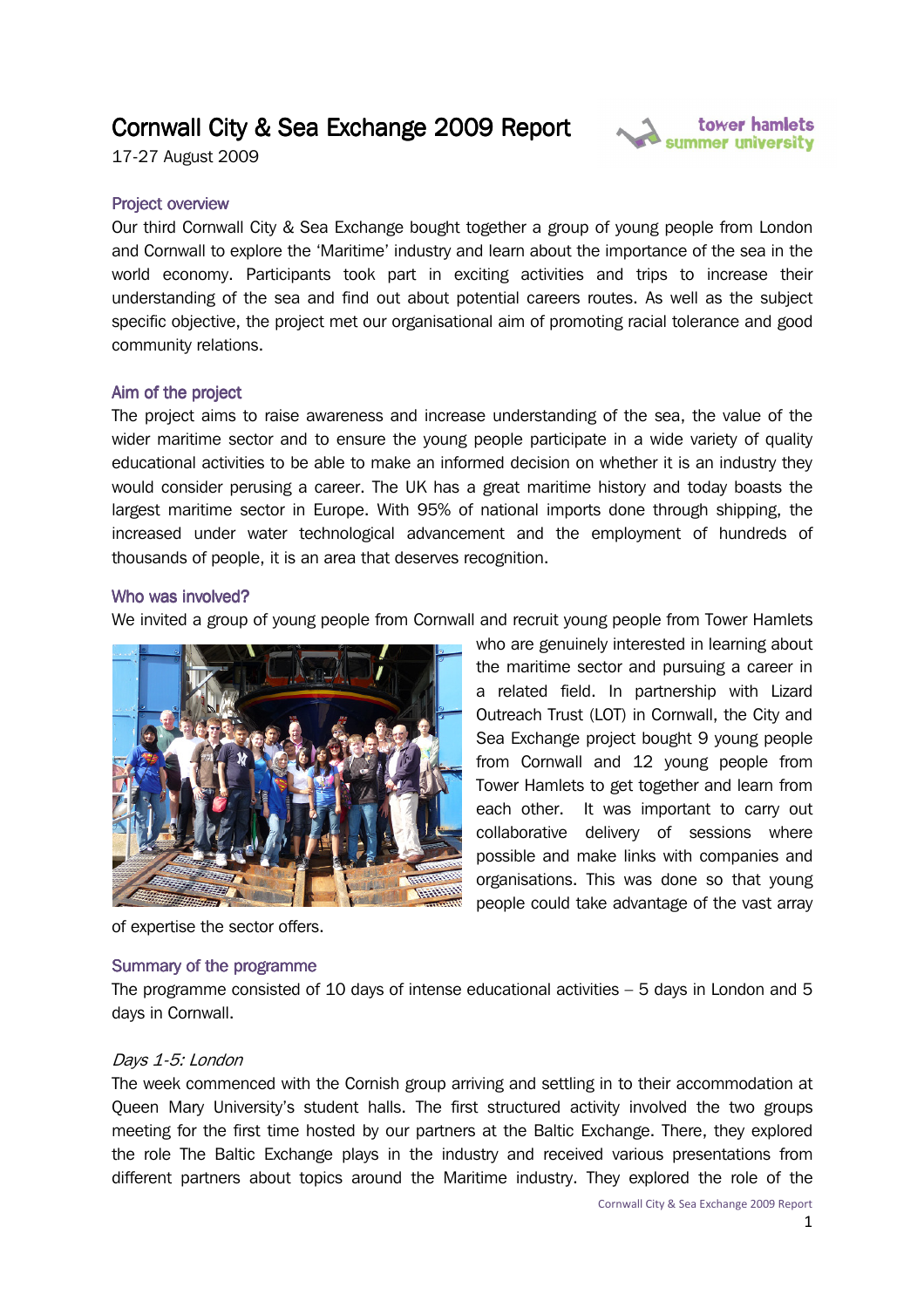Lloyd's Register of Shipping, insurance of shipping, the role of a shipbroker, explored scenarios such as "when shipping goes wrong" from a legal perspective and finally looked at careers in the Merchant Navy which was delivered by the Merchant Navy Training Board.

The group attended an exclusive guided tour at the Tate & Lyle sugar factory where unprocessed Sugars are unloaded from cargo ships at Silvertown. They then visited the Thames Barrier to learn about river management – specifically looking at the engineering behind it. The following day, the group spent an inspirational morning at Lloyds of London exploring maritime insurance and witnessing negotiations for a genuine deal between an underwriter and broker.

Other visits included the HMS Belfast, the National Maritime Museum, London Eye and the Sea Life centre which are all linked in different ways to the world of Maritime. The group also visited the primary hotspot for Maritime history at the London Docklands where they got to see the historic trade location developed in the 21<sup>st</sup> Century.

## Days 6-10: Cornwall

On the return trip, the group stayed at the historic Lizard youth hostel. The first structured visit was to the RNLI Life Boat station where they met with volunteers who showed the group around the centre and spoke of their experiences.

A fantastic evening was organised with local fishermen who came in and spoke of their experiences of life out in the ocean. They showed how to prepare seafood for consumption such as crab, monk fish, sea bass etc. They learnt the history of the serpentine – formed 600 million years ago in the earth's crust and emerging to form the powerful cliffs of the Lizard peninsula!

The group visited the Trinity House's Lizard Lighthouse - a coastal mark giving a guide to vessels in passage along the English Channel and warning of the hazardous waters off Lizard Point. It was a remarkable visit seeing the actual light that brings the night alight in the region and safety to thousands of sailors year on year.

After a fantastic coastal walk with the National Trust to the Marconi Centre, the group received a presentation on the first wireless communication Trans-Atlantic. A visit to the Royal Navy Air Squadron was also eye-opener to many young aircraft enthusiast amongst the group. Participants were able to go into the planes and explore the facilities that the Royal Navy uses.

"…it was amazing, the trip to RNAS was great!!" (Constance Pang, participant).



## **Learning outcomes**

It is always important to establish clear learning outcomes and let young people know about their achievements. The following points sum-up their experience and these Learning Outcomes are on the students' Tower Hamlets Summer University certificate of achievement: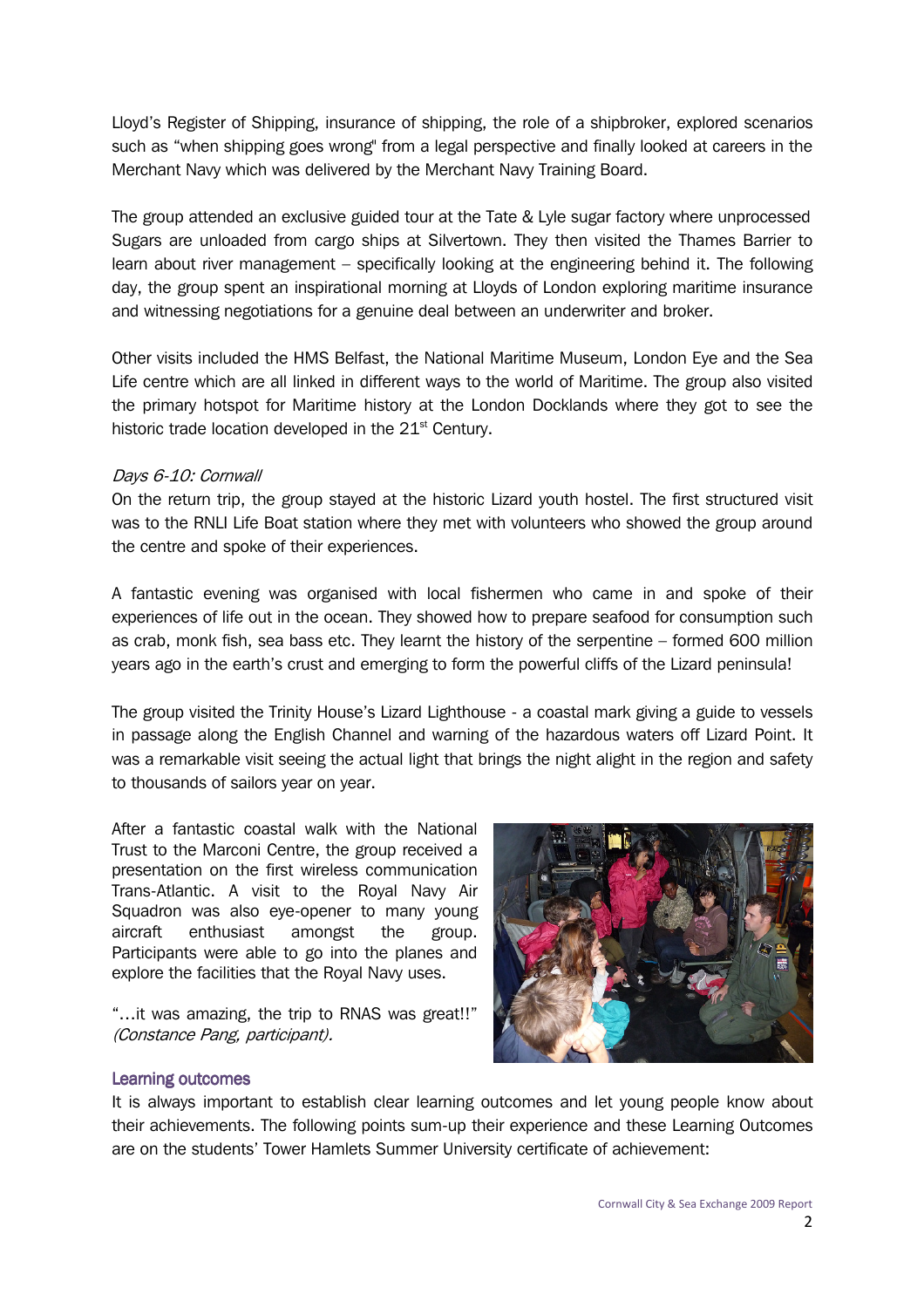- Attended a session at the Lloyd's of London and gained an excellent insight into the insurance aspect of shipping
- Learned about the human impact of pollution and its effects on the conservation and habitats within the sea by meeting with Environmentalists and making a visit to the Maritime Museum in Greenwich
- Met with a wide range of people and took part in an interactive session with industry professionals, including The Baltic Exchange, Lloyd's Register, International Transport Intermediaries Club Ltd, Clarksons, Holman Fenwick Willan (Solicitors) and the Merchant Navy Training Board.
- Visited the Thames Barrier and the Tate & Lyle factory, the world's largest sugar processing factory, gaining knowledge and understanding of the Import and Export aspect of the Maritime Industry including commercial shipping and a real insight into the extensive availability of job opportunities and entry routes in the Maritime Sector



- Attended a residential expedition in Cornwall and participated in a range of educational and adventure activities in the Maritime leisure industry including visits to RNAS Culdrose air/sea rescue, Marconi Centre, Lizard Lighthouse & Lifeboat Station and Kynance Cove
- Learnt to interact, exchange ideas and work with students from very different cultural backgrounds and much more!

# **Conclusion**

The Cornwall City & Sea Exchange was an inspiring and enjoyable programme for the young people who took part. Without the enormous contribution from our partners, it wouldn't have been possible. It is very clear from the feedback that the programme has generated interest around the range of opportunities within the Maritime sector and young people have the choice to make informed decisions of career routes within the industry that has been uncovered for them "…the best thing about this course was meeting great people and gaining an appreciation for the Maritime industry" (Shamima Ali, participant).

The interaction between the two exchange groups was warm and friendly and young people played a large part in hosting in both regions: "The best thing about this course was travelling to Cornwall to experience a completely different lifestyle with different people".

## Learning Points

After analysing the feedback from the young people, the following recommendations have been drawn for 2010:

• Plan more social time with the Cornish group – with all the back to back activities in London, limited time was allocated for non project related sessions early on in the exchange (i.e. free time between the two groups);